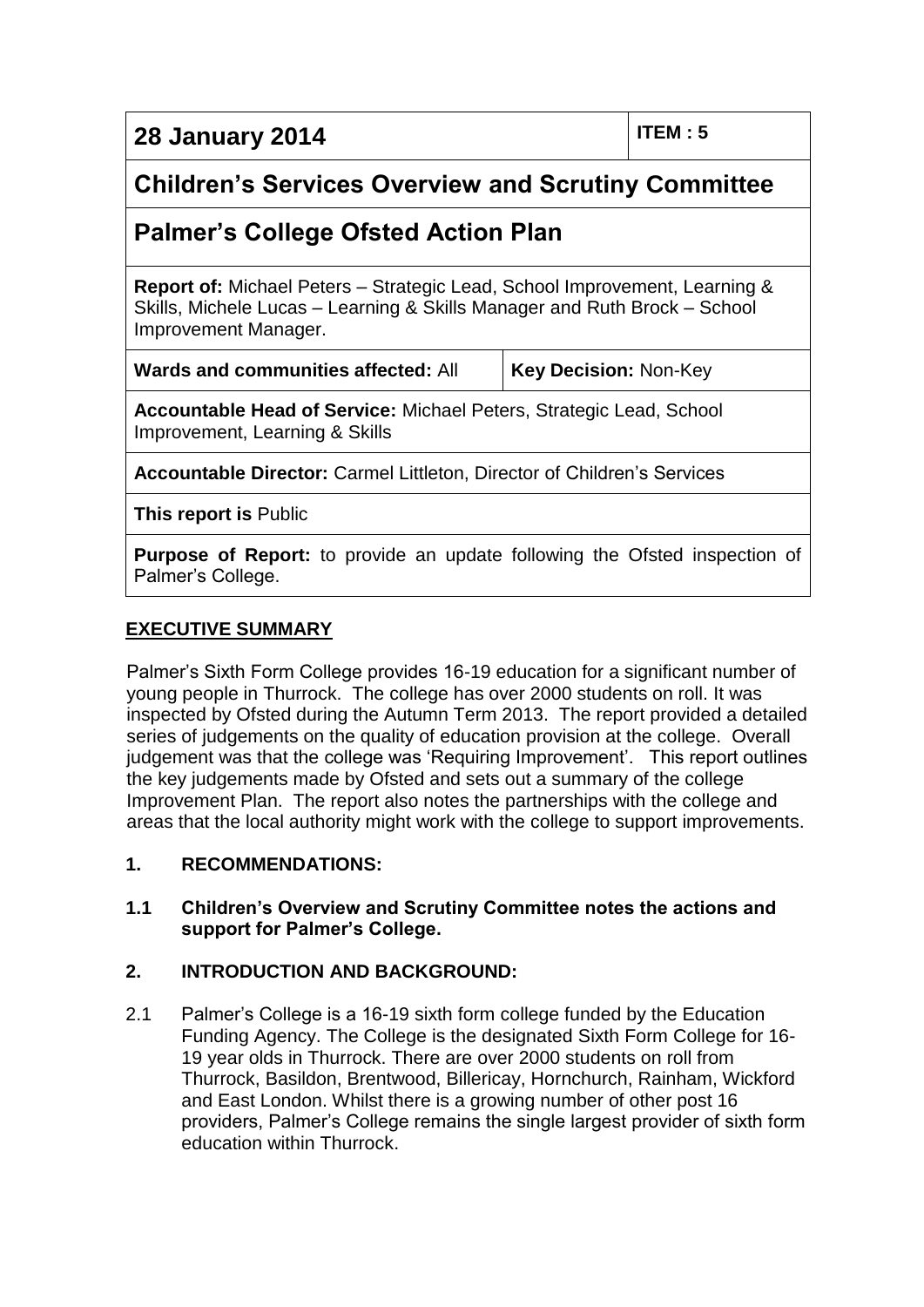- 2.2 The 2013 A-level pass rate was 97.4%, following the highest level of 97.8% in 2012. 16 subjects gained a 100% pass rate including English, Physics, Law and Further Mathematics and 63% of students gained A\*-C grades (70% in 2012) with the level 3 BTEC Extended Project gaining a pass rate of 97%.
- 2.3 The College was inspected by Ofsted between 15 and 18 October 2013. The report was published in November 2013. The result overall of the inspection was the college 'Requires Improvement'. At its previous inspection in 2007 the college was graded 'Outstanding'. The College was graded as 'Requiring Improvement' this time because:
	- The proportion of students who achieve their qualification is around  $\bullet$ the national rate but too much variation exists between different subjects and different groups of students. On AS-level and advanced vocational courses, not enough students pass their courses.
	- While students make good progress on many vocational courses, those studying academic courses do not make enough progress and too few are achieving high grades.
	- Standards of teaching, learning and assessment vary too much and not enough is consistently good or better.
	- College processes to improve the quality of teaching and learning through the performance management of teachers are insufficiently robust and as a result, have been ineffective.
	- Not all students are developing their use of English and mathematics, as well as they could do.
	- Leaders and managers have not maintained the college's previously outstanding standards and actions taken to improve have met with mixed success. While the pace of change has increased notably over the past year, and positive signs of improvement are emerging, it is too early to assess the impact of many initiatives.
	- The governing body has not questioned senior leaders sufficiently about the reasons for the overall decline in the college's educational performance in the past few years.

Ofsted reported a number of key strengths in the college including:

- A high and improving proportion of students on A-level and intermediate level programmes achieve their qualifications.
- Students gain a good range of personal and social skills that prepare them well for future employment or their next steps in education.
- Students enjoy college and their behaviour throughout all areas of the college is very good.
- Support for students who require additional help in their studies is good and they achieve well.
- A good range of additional trips and activities enrich students' experience and raise aspirations.
- The college's well-maintained accommodation provides a positive place for students to learn.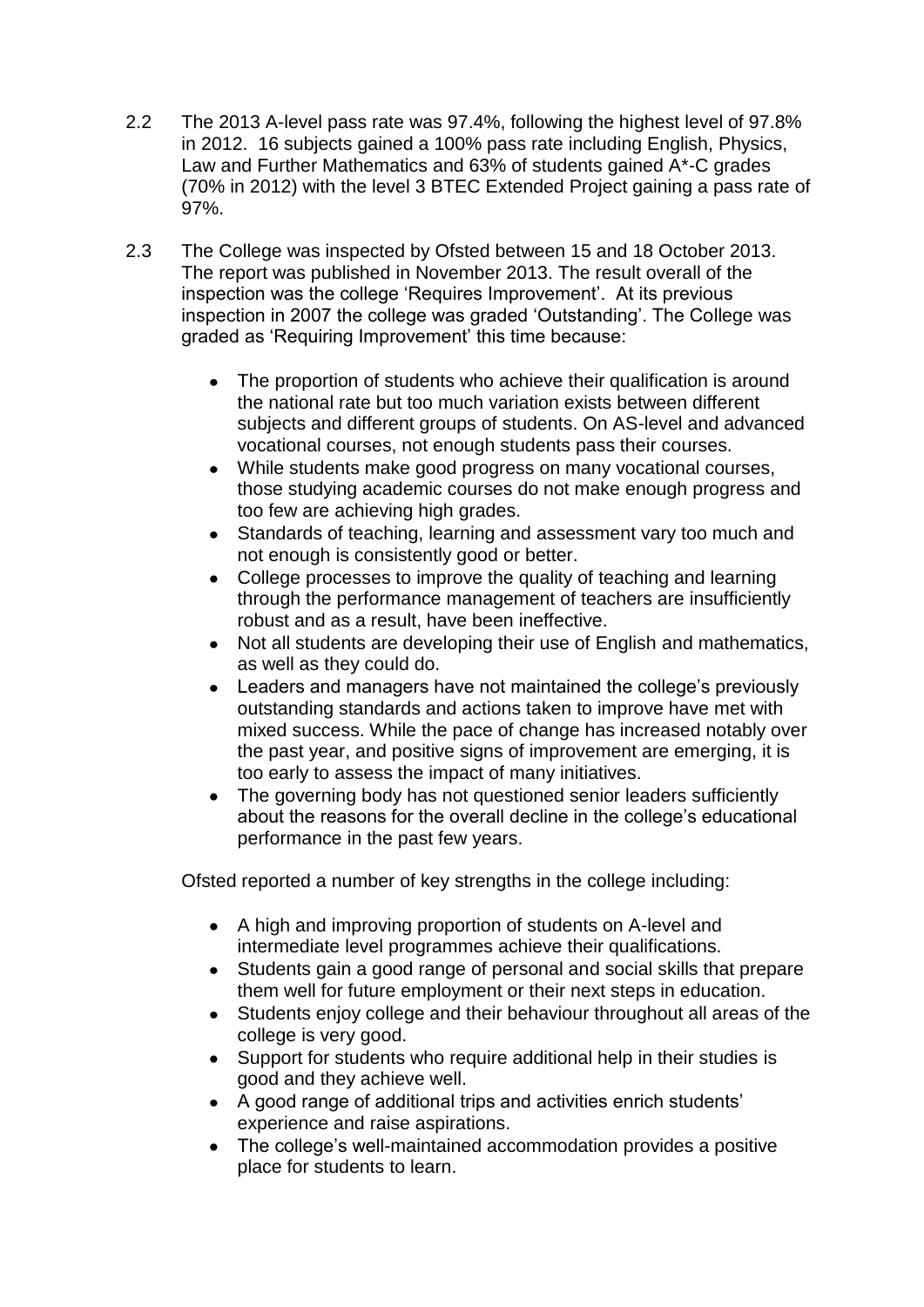- 2.4 Given the importance of the performance of Palmer's College to educational achievement and aspirations for young people in Thurrock close working with the College is an essential component of work in the borough. This relationship is maintained throughout the Council but especially by the learning and skills team.
- 2.5 The College actively engages with Thurrock wide work through the 11-19 Strategy and delivery groups and with the Borough's economic development activity.
- 2.6 As at the time of drafting this report officers are in the process of meeting with College leaders to consider aspects of the College action plan to support rapid improvement in its journey back towards outstanding.
- 2.7 The key area of development of the College that the Local Authority is signalling its support is for governance to provide challenge and support to improve:
	- Progress and achievement on Advanced Vocational Courses, academic courses and use of English and mathematics.
	- The consistency of high quality teaching, learning and assessment  $\bullet$ and performance management.
- 2.8 An update on this will be provided at the meeting.

### **3. CONSULTATION (including Overview and Scrutiny, if applicable)**

3.1 Discussions are being held with the Principal

#### **4. IMPACT ON CORPORATE POLICIES, PRIORITIES, PERFORMANCE AND COMMUNITY IMPACT**

4.1 This report relates to the council priority to improve the education and skills of local people.

#### **5. IMPLICATIONS**

5.1 **Financial**

Implications verified by: **Kay Goodacre** Telephone and email: **01375 652466**

**[kgoodacre@thurrock.gov.uk](mailto:kgoodacre@thurrock.gov.uk)**

There are no financial implications to this report.

5.2 **Legal**

Implications verified by: **Lucinda Bell** Telephone and email: **[lucinda.bell@BDTLegal.org.uk.](mailto:lucinda.bell@BDTLegal.org.uk)**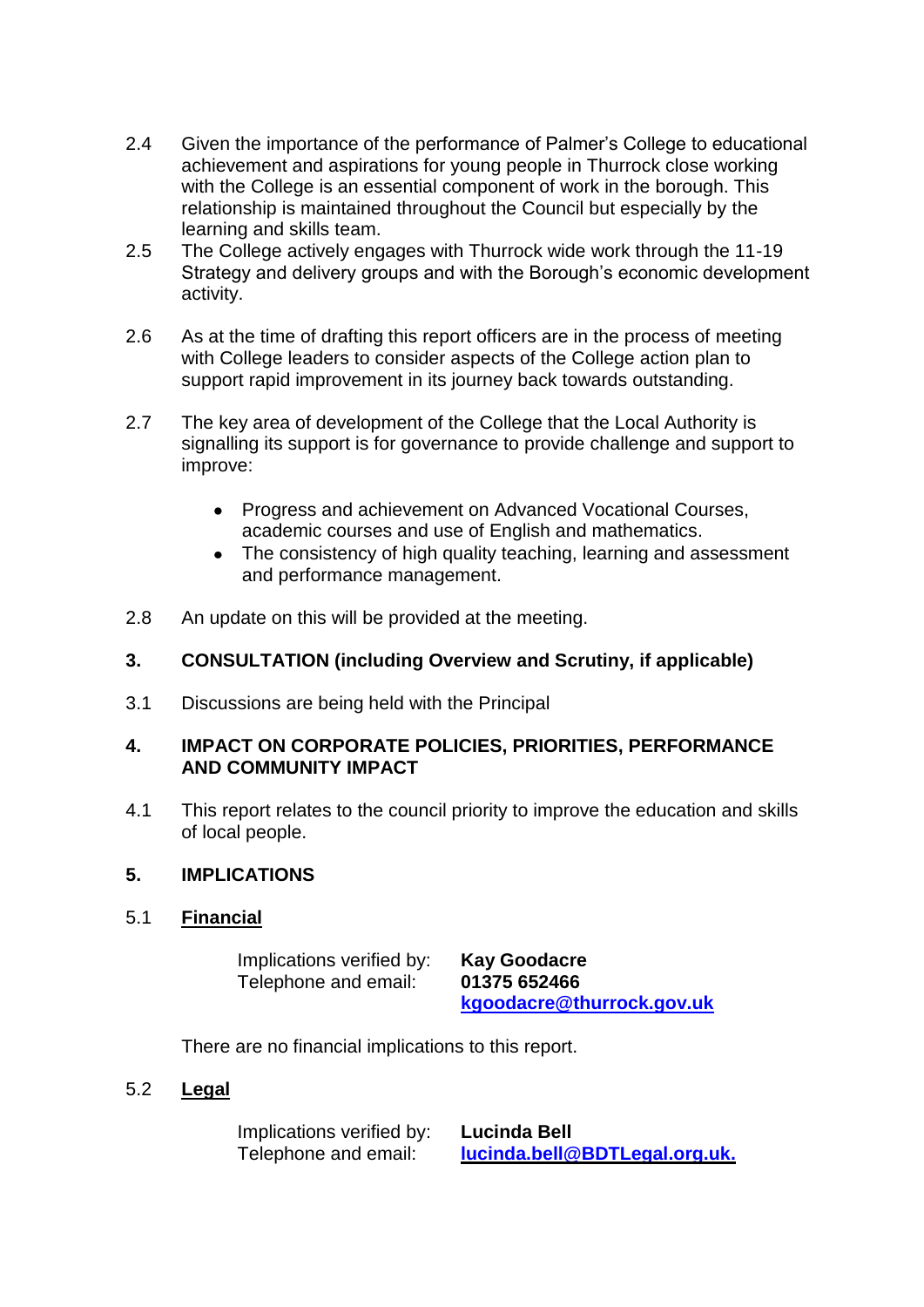The contents of this report are for noting only.

#### 5.3 **Diversity and Equality**

Implications verified by: **Samson DeAlyn** Telephone and email: **01375 652472 [Sdealyn@thurrock.gov.uk](mailto:Sdealyn@thurrock.gov.uk)**

There are areas of significant disadvantage within the borough and the proportion of families that have experience of further or higher education in Thurrock is lower than comparable areas in the country. Whilst improving, the qualification levels of Thurrock residents lag behind those found nationally both at level 2 and level 3. Improving the educational achievements for young people aged 16-19 is a key priority for Thurrock, particularly for the most disadvantaged young people. The student population at Palmer's College has a high proportion of those from disadvantaged households. Also the proportion of students from ethnic minority groups is significantly above the Thurrock average. Improving educational attainment of students from the College will have a positive impact for equalities in Thurrock.

#### **6. RISKS**

Palmer's College is a separate incorporated body with separate lines of formal accountability. Any support and challenge provided must be with the express agreement of the College Corporation and senior leadership.

#### **BACKGROUND PAPERS USED IN PREPARING THIS REPORT:**

Ofsted inspection Report – Palmer' College – November 2013

#### **APPENDICES TO THIS REPORT:**

• Appendix 1 – Palmer's College Improvement Plan

#### **Report Authors Contact Details:**

**Name:** Michael Peters **Telephone:** 01375 652539 **E-mail:** [mpeters@thurrock.gov.uk](mailto:mpeters@thurrock.gov.uk)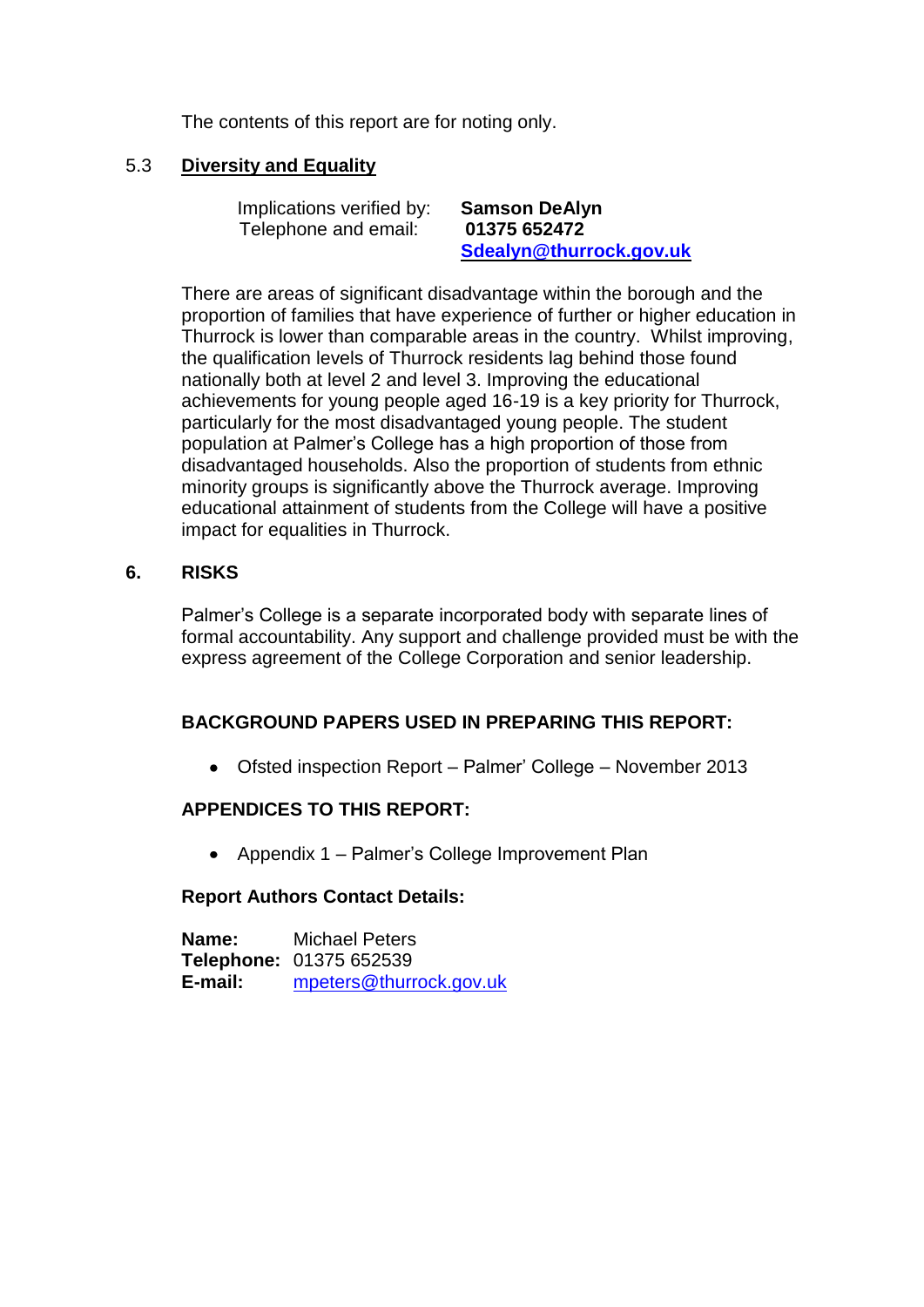# **Appendix 1**



Palmer's College Improvement Plan

# **WHAT DOES THE PROVIDER NEED TO DO TO IMPROVE FURTHER?**

| <b>Improvement point</b>                                                                                                                                                                                                                                                                                                                                                                                                                                                                                                                                     | <b>Actions to date</b>                                                                                                                                                                                                                                                                                                                                                                                                                                                                                                                                                                                                                                                                        |
|--------------------------------------------------------------------------------------------------------------------------------------------------------------------------------------------------------------------------------------------------------------------------------------------------------------------------------------------------------------------------------------------------------------------------------------------------------------------------------------------------------------------------------------------------------------|-----------------------------------------------------------------------------------------------------------------------------------------------------------------------------------------------------------------------------------------------------------------------------------------------------------------------------------------------------------------------------------------------------------------------------------------------------------------------------------------------------------------------------------------------------------------------------------------------------------------------------------------------------------------------------------------------|
| Improve the quality of<br>teaching and learning so it is<br>consistently good or better<br>and so that all students<br>make at least good progress<br>in lessons. Ensure all<br>teachers use initial<br>assessment information to<br>plan and implement<br>activities that are interesting<br>and challenging for all<br>students. Additionally,<br>ensure teachers routinely<br>reinforce and develop<br>students' mathematical and<br>English skills and use<br>questioning more effectively<br>to extend and deepen<br>students' knowledge and<br>skills. | 27 twilight CPD activities have been<br>held which were well attended, with<br>positive feedback.<br>The previously planned CPD day,<br>focusing on 'Narrowing the Gap' based<br>on active learning strategies, was held<br>on 19/11.<br>'The Way Forward' – issue 1.<br>How2 was introduced to Heads of<br>Faculty, Learning Mentors and then to<br>the Science and Maths staff, plus one<br>of the members of staff who are<br>currently on Capability.<br>Cross-College Maths & Literacy group<br>$\bullet$<br>- the existing Literacy group has been<br>extended to include Maths. A staff<br>survey of skills will be carried out in<br>January to identify support and CPD<br>required. |
| Ensure all teachers set<br>sufficiently ambitious targets<br>for students and monitor the<br>progress towards these<br>closely and frequently.<br>Support all groups of<br>students, particularly those<br>on academic courses and<br>White British male students,<br>to achieve their<br>qualifications successfully<br>and make good or better<br>progress.                                                                                                                                                                                                | All students have now been given<br>aspirational targets and these have<br>been included in their Progress<br>Update reports.<br>CPD training and focus groups have<br>been held within AS Psychology and<br>the CM is adapting materials. This will<br>be extended to Sociology then the<br>findings will be rolled out across the<br>College.                                                                                                                                                                                                                                                                                                                                               |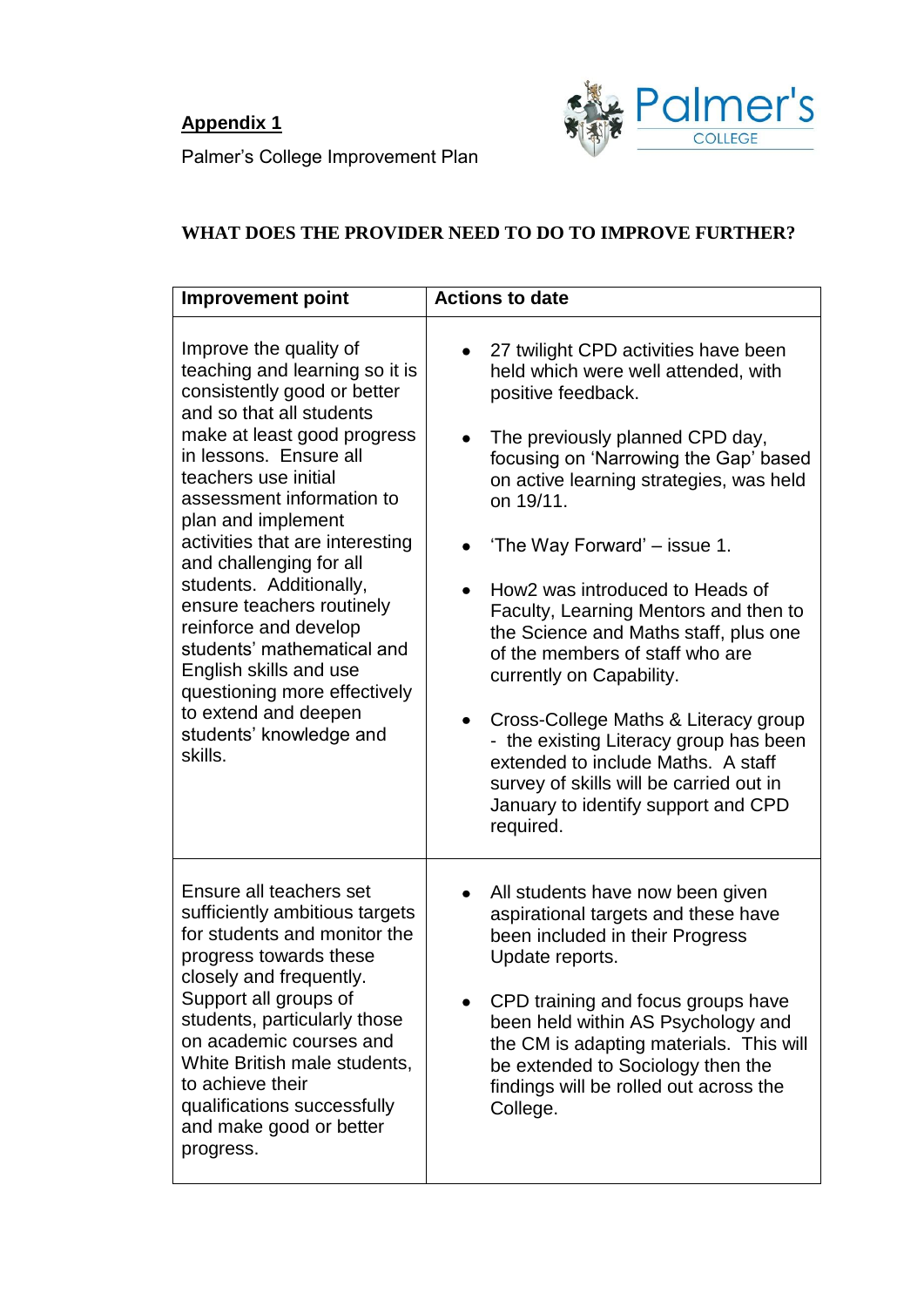| With immediate effect,<br>ensure managers improve<br>the teaching, learning and<br>assessment in science to<br>reverse the notable decline<br>in student outcomes to<br>ensure students across all<br>Science courses are<br>achieving well and making<br>good progress.                          | Health & Safety – the profile of H & S<br>$\bullet$<br>has been raised across the<br>department. Two H & S training<br>sessions have been held and a new<br>policy issued to staff. In recent<br>observations by an HMI of all Science<br>staff, no H & S issues were identified.<br>To support the Science staff a recent<br>$\bullet$<br>HMI has been in to observe every<br>member of the Science Department.<br>Feedback was given so that every<br>member of staff knows what to take<br>forward and why.<br>Sue Davis and Derrick Griffiths met<br>$\bullet$<br>with the Head of Faculty following the<br>visit to discuss the report and agree a<br>way forward.<br>Every member of the Science<br>Department has identified areas for<br>improvement based on the feedback.<br>The Head of Faculty has increased the<br>frequency of departmental meetings.<br>The HMI was asked if he thought that<br>the Science staff were capable of<br>making the required improvements<br>and he was certain that every member<br>of staff was energised and capable to<br>turn the faculty around. |
|---------------------------------------------------------------------------------------------------------------------------------------------------------------------------------------------------------------------------------------------------------------------------------------------------|---------------------------------------------------------------------------------------------------------------------------------------------------------------------------------------------------------------------------------------------------------------------------------------------------------------------------------------------------------------------------------------------------------------------------------------------------------------------------------------------------------------------------------------------------------------------------------------------------------------------------------------------------------------------------------------------------------------------------------------------------------------------------------------------------------------------------------------------------------------------------------------------------------------------------------------------------------------------------------------------------------------------------------------------------------------------------------------------------|
| Simplify, strengthen and<br>implement robust<br>performance management<br>arrangements at all levels,<br>in order to increase<br>accountability and drive<br>improvement. Ensure<br>managers and staff are set<br>clear, specific and<br>measurable targets that<br>rapidly improve the areas for | Heads of Faculty and SMT have been<br>set more focused targets in their<br>professional reviews - with the clear<br>aim of improving teaching and<br>learning.                                                                                                                                                                                                                                                                                                                                                                                                                                                                                                                                                                                                                                                                                                                                                                                                                                                                                                                                    |
|                                                                                                                                                                                                                                                                                                   | Heads of Faculty and Human<br>Resources have reviewed the two<br>members of staff currently on<br>Capability to ensure the action plans<br>are more robust.                                                                                                                                                                                                                                                                                                                                                                                                                                                                                                                                                                                                                                                                                                                                                                                                                                                                                                                                       |
| which they are responsible.<br>Monitor performance                                                                                                                                                                                                                                                | There is more rigorous focus on key                                                                                                                                                                                                                                                                                                                                                                                                                                                                                                                                                                                                                                                                                                                                                                                                                                                                                                                                                                                                                                                               |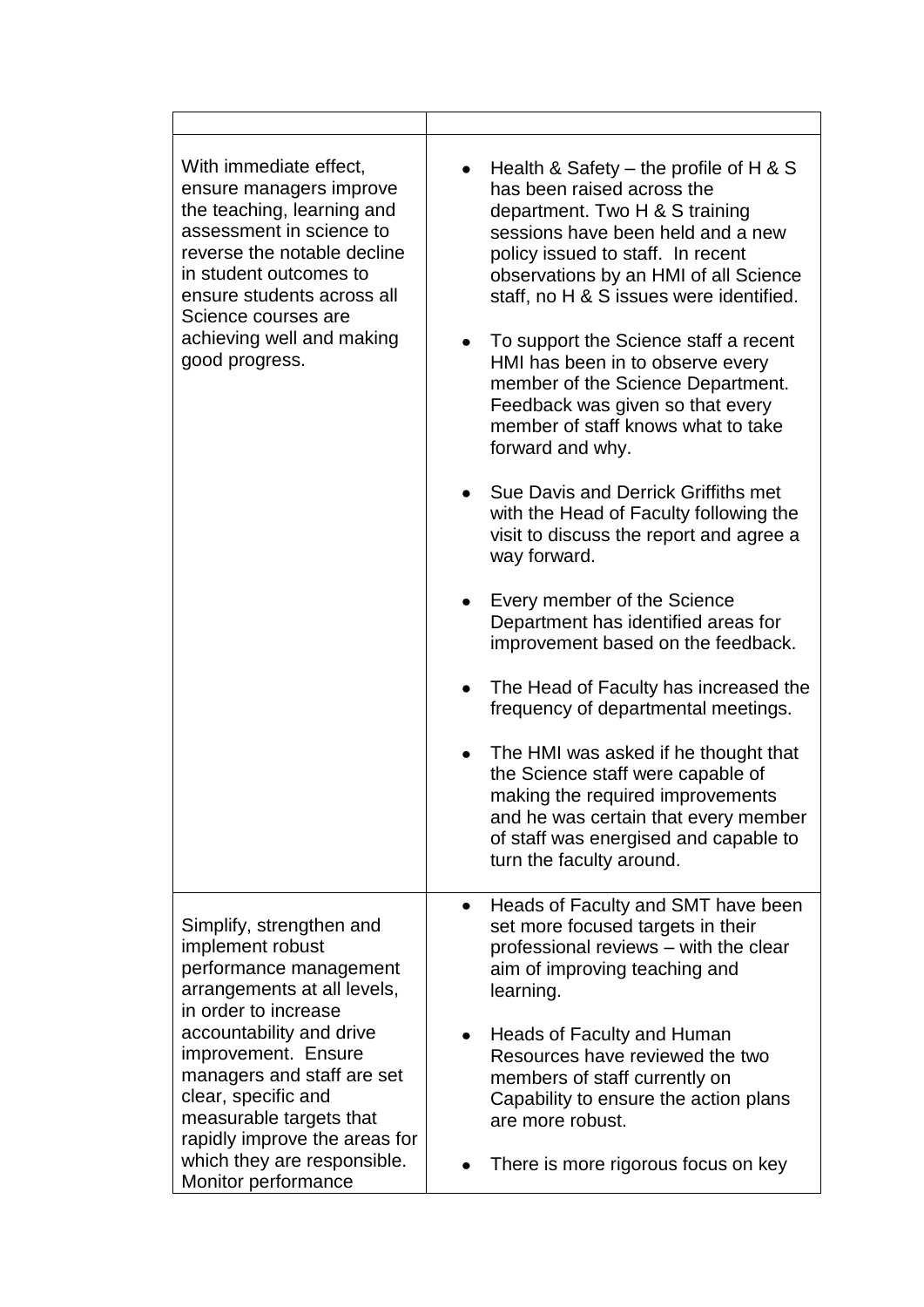| against these targets<br>frequently and hold<br>managers and staff to<br>account for<br>underperformance.                                                                                                                                                                                                | performance indicators with Heads of<br>Faculty on a fortnightly basis.<br>A group has been established,<br>comprising the Mark Vinall, Sue Davis,<br>Derrick Griffiths, Alison Ross and<br>Helen Aaron, Director of HR, to<br>integrate the College's procedures into<br>an over-arching approach to<br>performance management which is fit<br>for purpose for the College. The first<br>meeting will be held in January.<br>Senior managers have increased the<br>frequency of monitoring and recording |
|----------------------------------------------------------------------------------------------------------------------------------------------------------------------------------------------------------------------------------------------------------------------------------------------------------|-----------------------------------------------------------------------------------------------------------------------------------------------------------------------------------------------------------------------------------------------------------------------------------------------------------------------------------------------------------------------------------------------------------------------------------------------------------------------------------------------------------|
|                                                                                                                                                                                                                                                                                                          | of their management of staff.                                                                                                                                                                                                                                                                                                                                                                                                                                                                             |
| Strengthen the college's<br>teaching and learning<br>observation process to<br>ensure managers have an<br>accurate view of the quality<br>of teaching and learning.<br>Make sure all observers<br>focus sharply on learning<br>and progress when forming<br>judgements and when<br>drawing up subsequent | Two recent HMIs will be in College<br>during the first week in January to offer<br>lesson observation and moderation<br>training to Heads of Faculty, SMT and<br>other key staff. This will be week-long<br>training involving shared observations<br>and moderation of observations. Staff<br>have been very forthcoming in<br>volunteering to be observed.<br>The Principal gave a presentation on                                                                                                      |
| action plans for teachers.<br>Additionally, clarify links<br>between lesson                                                                                                                                                                                                                              | lesson observation in a Staff Briefing<br>on 10/11.                                                                                                                                                                                                                                                                                                                                                                                                                                                       |
| observations, annual<br>appraisal, staff training and                                                                                                                                                                                                                                                    | 'The Way Forward' – issue two.                                                                                                                                                                                                                                                                                                                                                                                                                                                                            |
| the college's core and<br>curriculum reviews.                                                                                                                                                                                                                                                            | We are developing 'walk-through'<br>observations. Media and Humanities<br>have already started.                                                                                                                                                                                                                                                                                                                                                                                                           |
| Improve the governing<br>body's scrutiny of academic<br>performance. Ensure<br>governors review more<br>closely the quality of                                                                                                                                                                           | <b>Curriculum &amp; Standards Committee</b><br>$\bullet$<br>has changed the recording of<br>meetings to reflect the details which<br>were previously omitted.                                                                                                                                                                                                                                                                                                                                             |
| teaching, learning and<br>assessment, the impact of<br>management actions and<br>key trends in students'<br>outcomes over time.                                                                                                                                                                          | Governors have identified the need for<br>training, particularly for members of<br>the Curriculum & Standards<br>Committee.                                                                                                                                                                                                                                                                                                                                                                               |
| Provide governors with<br>reports that focus on key<br>indicators of success, such<br>as student-related progress                                                                                                                                                                                        | An additional Corporation meeting was<br>held on 9/12 to discuss the Ofsted<br>report and an external HMI sat in on                                                                                                                                                                                                                                                                                                                                                                                       |